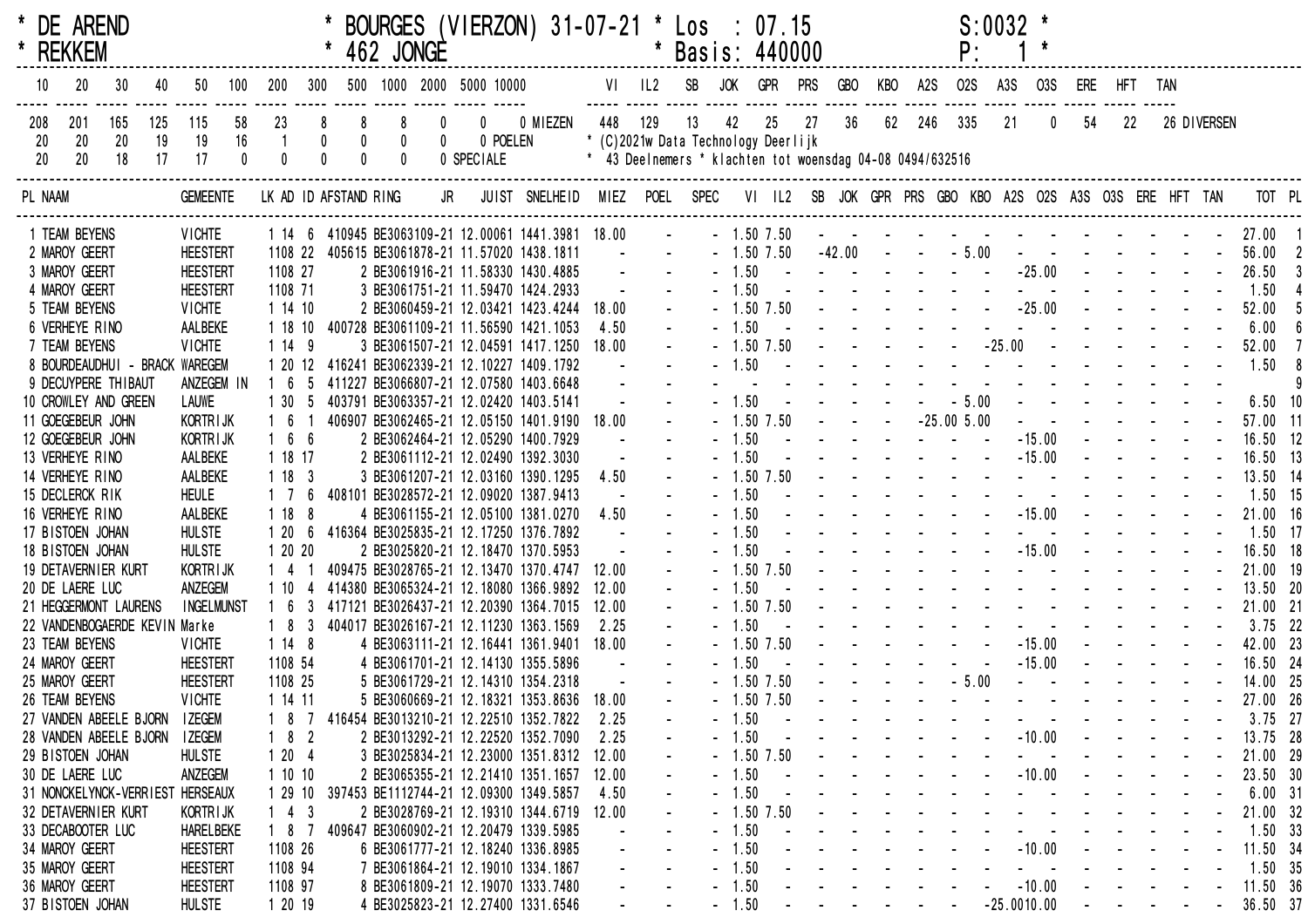| <b>DE AREND</b> |
|-----------------|
| <b>REKKEM</b>   |

| * DE<br>AREND | <b>BOURGES</b><br>$(VIERZON)$ 31-07-2<br>01 * L<br>07<br>$\mathsf{LOS}$ | :0032 |
|---------------|-------------------------------------------------------------------------|-------|
| ____________  |                                                                         |       |

|    | S:0032 | ÷ |
|----|--------|---|
| D٠ |        | ÷ |

| <b>REKKEM</b>                    |                   |                     |                       | 462 JONGE |    |                                                                     |       |                 | Basis: 440000         |                |      |                                                           |  | Ρ.      |                                                                                                                 |  |  |           |    |
|----------------------------------|-------------------|---------------------|-----------------------|-----------|----|---------------------------------------------------------------------|-------|-----------------|-----------------------|----------------|------|-----------------------------------------------------------|--|---------|-----------------------------------------------------------------------------------------------------------------|--|--|-----------|----|
| PL NAAM                          | <b>GEMEENTE</b>   |                     | LK AD ID AFSTAND RING |           | JR | JUIST SNELHEID                                                      |       | MIEZ POEL SPEC  |                       |                |      | VI IL2 SB JOK GPR PRS GBO KBO A2S O2S A3S O3S ERE HFT TAN |  |         |                                                                                                                 |  |  | TOT PL    |    |
| 38 VERHEYE RINO                  | AALBEKE           | 1189                |                       |           |    | 5 BE3061118-21 12.16340 1328.8206                                   | 4.50  |                 |                       | $-1.50$        |      | المنابيب والمستنقذ والمستنقذ والمستنقذ                    |  |         | $-25.00$ - - - -                                                                                                |  |  | 31.00 38  |    |
| 39 NONCKELYNCK-VERRIEST HERSEAUX |                   | 1298                |                       |           |    | 2 BE1112706-21 12.14260 1327.3506                                   | 4.50  |                 |                       | $-1.50$        |      |                                                           |  |         | $-10.00$                                                                                                        |  |  | 16.00 39  |    |
| 40 VANEECKHOUT ERIC              | <b>LAUWE</b>      | $1\quad2$           |                       |           |    | 402564 BE3060076-21 12.18270 1326.6238                              |       |                 |                       | $-1.50$        |      |                                                           |  |         |                                                                                                                 |  |  | $1.50$ 40 |    |
| 41 VANDENBOGAERDE KEVIN Marke    |                   | 18                  |                       |           |    | 2 BE3026151-21 12.19530 1325.1528                                   | 4.50  |                 |                       | $-1.50$        |      |                                                           |  |         | $-10.00$                                                                                                        |  |  | 16.00 41  |    |
| 42 DE CALUWE SAMMY               | <b>KUURNE</b>     | 1 11                |                       |           |    | 410595 BE3063821-21 12.25130 1323.5749                              |       |                 |                       | $-1.50$        |      |                                                           |  |         |                                                                                                                 |  |  | $1.50$ 42 |    |
| 43 VERSTRAETE KRISTOF            | WIELSBEKE         | 1 7                 |                       |           |    | 418640 BE3046458-21 12.31380 1322.1602                              |       |                 |                       | $-1.50$        |      |                                                           |  |         |                                                                                                                 |  |  | $1.50$ 43 |    |
| 44 BOURDEAUDHUI - BRACK WAREGEM  |                   | 1 20 13             |                       |           |    | 2 BE3062361-21 12.29517 1321.9806                                   |       |                 |                       | $-1.50$        |      |                                                           |  |         | $-10.00$                                                                                                        |  |  | 11.50 44  |    |
| 45 BOHEZ-KESTELOOT               | <b>HULSTE</b>     | 1 7                 | 6                     |           |    | 414991 BE3040938-21 12.29190 1320.2959                              | 12.00 |                 |                       | $-1.50$        |      |                                                           |  |         |                                                                                                                 |  |  | 13.50 45  |    |
| 46 NONCKELYNCK-VERRIEST HERSEAUX |                   | 1292                |                       |           |    | 3 BE1112707-21 12.16190 1319.0542                                   | 4.50  |                 |                       | $-1.50$        |      |                                                           |  |         |                                                                                                                 |  |  | 6.0046    |    |
| 47 MAROY GEERT                   | <b>HEESTERT</b>   | 1108 8              |                       |           |    | 9 BE3061747-21 12.22460 1317.9303                                   | 18.00 |                 |                       | $-1.50$        | 7.50 | $-25.0010.0025.005.00$                                    |  |         |                                                                                                                 |  |  | 92.00 47  |    |
| 48 BOURDEAUDHUI - BRACK WAREGEM  |                   | 1209                |                       |           |    | 3 BE3062330-21 12.32157 1311.9801                                   |       |                 |                       | $-1.50$        |      | the company of the company of                             |  |         |                                                                                                                 |  |  | 1.50 48   |    |
| 49 MAROY GEERT                   | <b>HEESTERT</b>   | 1108106             |                       |           |    | 10 BE3061793-21 12.24390 1309.9144                                  |       |                 |                       | $-1.50$        |      |                                                           |  |         | $-10.00$                                                                                                        |  |  | 11.50 49  |    |
| 50 MAROY GEERT                   | <b>HEESTERT</b>   | 1108 63             |                       |           |    | 11 BE3061728-21 12.24560 1308.7169                                  |       |                 |                       | $-1.50$        |      |                                                           |  |         |                                                                                                                 |  |  | 1.50 50   |    |
| 51 GRUYAERT KURT                 | <b>I ZEGEM</b>    |                     |                       |           |    | 1 12 1 415947 BE3026079-21 12.33071 1307.5229                       | 2.25  |                 |                       | $-1.50$        |      |                                                           |  |         |                                                                                                                 |  |  | $3.75$ 51 |    |
| 52 MAROY GEERT                   | <b>HEESTERT</b>   | 1108 42             |                       |           |    | 12 BE3061784-21 12.25410 1305.5576                                  |       |                 |                       | $-1.50$        |      |                                                           |  |         | $-10.00$                                                                                                        |  |  | 11.50 52  |    |
| 53 MESSIAEN-VANHAUWAERT AVELGEM  |                   | $1\quad 4$          |                       |           |    | 406089 BE3062811-21 12.26050 1305.4026                              |       |                 |                       | $-1.50$ 7.50   |      |                                                           |  |         |                                                                                                                 |  |  | 9.00 53   |    |
| 54 HEGGERMONT LAURENS            | <b>INGELMUNST</b> | 164                 |                       |           |    | 2 BE3026435-21 12.35110 1302.7568                                   | 12.00 |                 |                       | $-1.50$ 7.50   |      |                                                           |  |         | $-15.00$                                                                                                        |  |  | 36.00 54  |    |
| 55 VANEECKHOUT ERIC              | <b>LAUWE</b>      | $1 \quad 2 \quad 2$ |                       |           |    | 2 BE3060078-21 12.24540 1299.0126                                   |       |                 |                       | $-1.50$        |      |                                                           |  |         | the contract of the contract of                                                                                 |  |  | 1.50 55   |    |
| 56 CROWLEY AND GREEN             | <b>LAUWE</b>      | 1 30 18             |                       |           |    | 2 BE3063360-21 12.25550 1298.7113                                   |       |                 |                       | $-1.50$        |      |                                                           |  |         | the contract of the contract of the contract of the contract of the contract of the contract of the contract of |  |  | 1.50 56   |    |
| 57 BISTOEN JOHAN                 | <b>HULSTE</b>     | 1202                |                       |           |    | 5 BE3025848-21 12.36000 1297.0841                                   | 12.00 |                 |                       | $-1.50$ $7.50$ |      |                                                           |  |         |                                                                                                                 |  |  | 21.00 57  |    |
| 58 MAROY GEERT                   | <b>HEESTERT</b>   | 1108 56             |                       |           |    | 13 BE3061749-21 12.28350 1293.4839                                  |       |                 |                       | $-1.50$        |      |                                                           |  |         |                                                                                                                 |  |  | 1.50 58   |    |
| 59 NONCKELYNCK-VERRIEST HERSEAUX |                   | 1 29 19             |                       |           |    | 4 BE1112743-21 12.24180 1285.0081                                   |       |                 |                       | $-1.50$        |      |                                                           |  |         | $-10.00$                                                                                                        |  |  | 11.50 59  |    |
| 60 NONCKELYNCK-VERRIEST HERSEAUX |                   | 1 29 21             |                       |           |    | 5 BE1112726-21 12.25120 1281.2798                                   |       |                 |                       | $-1.50$        |      |                                                           |  |         |                                                                                                                 |  |  | 1.5060    |    |
| 61 MAROY GEERT                   | <b>HEESTERT</b>   | 1108 50             |                       |           |    | 14 BE3061780-21 12.32050 1279.2063                                  |       |                 |                       | $-1.50$        |      |                                                           |  |         | $-10.00$                                                                                                        |  |  | 11.50 61  |    |
| 62 BOHEZ-KESTELOOT               | <b>HULSTE</b>     | $1 \quad 7 \quad 5$ |                       |           |    | 2 BE3040924-21 12.39470 1277.7472 12.00                             |       |                 |                       | $-1.50$        |      |                                                           |  |         | $-15.0010.00$                                                                                                   |  |  | 38.50 62  |    |
| 63 GOEGEBEUR JOHN                | KORTR I JK        | $1\quad 6\quad 5$   |                       |           |    | 3 BE3062473-21 12.33320 1277.4393                                   |       |                 |                       | $-1.50$        |      |                                                           |  |         | $-15.00$                                                                                                        |  |  | 16.50 63  |    |
| 64 NONCKELYNCK-VERRIEST HERSEAUX |                   | 1 29 11             |                       |           |    | 6 BE1112727-21 12.26210 1276.5473                                   |       |                 |                       | $-1.50$        |      |                                                           |  |         | $-10.00$                                                                                                        |  |  | 11.50 64  |    |
| 65 STEYT FILLIP                  | <b>KUURNE</b>     |                     |                       |           |    | 411613 BE3028224-21 12.37444 1275.3703                              |       |                 |                       | $-1.50$        |      |                                                           |  |         |                                                                                                                 |  |  | 1.50 65   |    |
| 66 DECUYPERE THIBAUT             | ANZEGEM IN        | $1\quad6$           | $\overline{2}$        |           |    | 2 BE3066836-21 12.37350 1274.7931                                   |       |                 |                       |                |      |                                                           |  |         | the contract of the contract of the contract of the contract of the contract of the contract of the contract of |  |  |           | 66 |
| 67 VANDEMAELE WILFRIED           | HEULE             |                     |                       |           |    | 1 10 5 410139 BE3064030-21 12.36470 1274.5812                       | 12.00 |                 |                       | $-1.50$ $7.50$ |      |                                                           |  |         | and a state of the state of the state of                                                                        |  |  | 21.00 67  |    |
| 68 MAROY GEERT                   | <b>HEESTERT</b>   | 1108 10             |                       |           |    | 15 BE3061835-21 12.33220 1274.0498 18.00                            |       |                 |                       | $-1.50$ $7.50$ |      | $-25.0010.0025.005.00$                                    |  |         |                                                                                                                 |  |  | 92.00 68  |    |
| 69 MAROY GEERT                   | <b>HEESTERT</b>   | 1108105             |                       |           |    | 16 BE3061841-21 12.33280 1273.6498                                  |       |                 |                       | $-1.50$        |      |                                                           |  |         | $-10.00$                                                                                                        |  |  | 11.50 69  |    |
| 70 VERSTRAETE KRISTOF            | WIELSBEKE         | 1 7 2               |                       |           |    | 2 BE3046418-21 12.44350 1270.2099 150.00 30.00 24.00 1.50 7.5000.00 |       |                 |                       |                |      | $-25.0010.0025.005.00$                                    |  |         |                                                                                                                 |  |  | 378.00 70 |    |
| 71 LEFEVRE CHRISTIAAN            | <b>VICHTE</b>     | $1\quad 4$          |                       |           |    | 410945 BE4077828-21 12.39180 1267.1755 30.00 30.00 24.00 1.50 7.50  |       |                 |                       |                |      |                                                           |  |         |                                                                                                                 |  |  | 93.00 71  |    |
| 72 VERSTRAETE KRISTOF            | WIELSBEKE         |                     |                       |           |    | 3 BE3046478-21 12.45540 1265.1556                                   |       |                 |                       | $-1.50$        |      |                                                           |  |         |                                                                                                                 |  |  | 1.50 72   |    |
| 73 VERSCHOOT JOEL                | <b>INGELMUNST</b> |                     |                       |           |    | 419748 BE3060700-21 12.46510 1264.8727                              | 2.25  |                 |                       | $-1.50$        |      |                                                           |  | $-5.00$ |                                                                                                                 |  |  | 8.75 73   |    |
| 74 NEYRINCK - CALLENS            | <b>GULLEGEM</b>   | 1 8 2               |                       |           |    | 408714 BE3060455-21 12.38280 1263.5429                              |       | $30.00$ $30.00$ | 21.50* 1.50 7.5075.00 |                |      | $-25.0010.0025.005.00$                                    |  |         |                                                                                                                 |  |  | 230.50 74 |    |
| 75 MAROY GEERT                   | <b>HEESTERT</b>   | 1108 62             |                       |           |    | 17 BE3061730-21 12.36340 1261.3714                                  |       |                 |                       | $-1.50$        |      |                                                           |  |         |                                                                                                                 |  |  | 1.50 75   |    |
| 76 VERHEYE RINO                  | AALBEKE           | 1 18 14             |                       |           |    | 6 BE3061149-21 12.32420 1261.3409                                   |       |                 |                       | $-1.50$        |      |                                                           |  |         | $-10.00$                                                                                                        |  |  | 11.50 76  |    |
| 77 VANDEN ABEELE BJORN           | <b>I ZEGEM</b>    | 188                 |                       |           |    | 3 BE3058825-21 12.45140 1261.0901                                   | 2.25  |                 |                       | $-1.50$        |      |                                                           |  |         | $-15.00$                                                                                                        |  |  | 18.75 77  |    |
| 78 MAROY GEERT                   | <b>HEESTERT</b>   | 1108 5              |                       |           |    | 18 BE3061842-21 12.37060 1259.2828                                  | 18.00 |                 |                       | $-1.50$ 7.50   |      | $-25.0010.0025.005.00$                                    |  |         | $-10.00$                                                                                                        |  |  | 102.00 78 |    |
| 79 BOURDEAUDHUI - BRACK WAREGEM  |                   | 1205                |                       |           |    | 4 BE3062345-21 12.45487 1258.2416                                   | 4.50  |                 |                       | $-1.50$        |      |                                                           |  |         | $-10.00$                                                                                                        |  |  | 16.00 79  |    |
| 80 DE CALUWE SAMMY               | <b>KUURNE</b>     | 1119                |                       |           |    | 2 BE3063813-21 12.41330 1257.3725                                   |       |                 |                       | $-1.50$        |      |                                                           |  |         | $\mathbf{a} = \mathbf{a}$                                                                                       |  |  | 1.50 80   |    |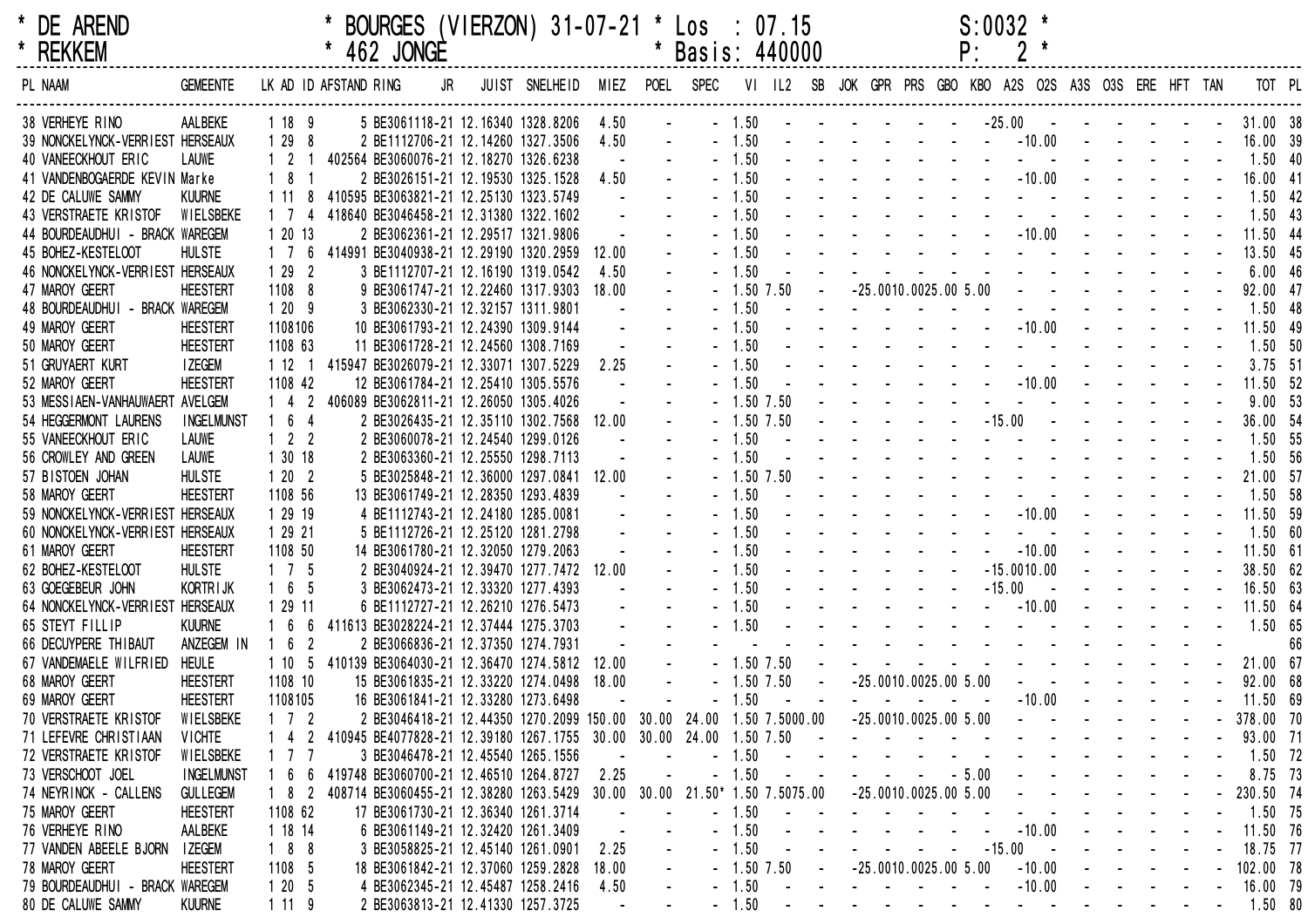| DE AREND<br><b>REKKEM</b><br>*    |                   |                               | BOURGES (VIERZON) 31-07-21 * Los : 07.15<br>462 JONGE |                          |          |             | * Basis: 440000        |                             |            |                                                             |                  | $S:0032$ *                                         |                         |                                   |          |              |  |
|-----------------------------------|-------------------|-------------------------------|-------------------------------------------------------|--------------------------|----------|-------------|------------------------|-----------------------------|------------|-------------------------------------------------------------|------------------|----------------------------------------------------|-------------------------|-----------------------------------|----------|--------------|--|
| PL NAAM                           | <b>GEMEENTE</b>   | LK AD ID AFSTAND RING         | JR                                                    | JUIST SNELHEID MIEZ POEL |          | <b>SPEC</b> | VI IL2                 |                             |            |                                                             |                  | SB JOK GPR PRS GBO KBO A2S O2S A3S O3S ERE HFT TAN |                         |                                   |          |              |  |
| 81 MAROY GEERT                    | <b>HEESTERT</b>   | 1108 23                       | 19 BE3061891-21 12.39580 1248.1742                    |                          |          |             | $-1.50$ 7.50           |                             |            |                                                             | $-5.00$          |                                                    |                         |                                   |          | 14.00 81     |  |
| 82 NOPPE MARCEL                   | <b>MARKE</b>      | $1\quad 4$                    | 1 405542 BE3063667-21 12.40429 1245.0824 12.00        |                          |          |             | $-1.50$ 7.50           |                             |            |                                                             |                  |                                                    |                         |                                   |          | 21.00 82     |  |
| 83 DENYS ERIK                     | BEVEREN (L        | 110                           | 9 414954 BE3060139-21 12.48231 1244.6691              |                          |          | $-1.50$     | $\sim$                 |                             |            |                                                             |                  |                                                    |                         |                                   |          | $1.50$ 83    |  |
| 84 TEAM BEYENS                    | <b>VICHTE</b>     | 1144                          | 6 BE3062484-21 12.45251 1243.7113 18.00               |                          |          |             | $-1.50$ 7.50           |                             |            |                                                             |                  | $-10.00$                                           |                         |                                   |          | 37.00 84     |  |
| 85 MAROY GEERT                    | <b>HEESTERT</b>   | 1108 85                       | 20 BE3061709-21 12.41310 1242.2490                    |                          |          | $-1.50$     |                        |                             |            |                                                             |                  | $-10.00$                                           |                         |                                   |          | 11.50 85     |  |
| 86 MAROY GEERT                    | <b>HEESTERT</b>   | 1108 31                       | 21 BE3061894-21 12.41390 1241.7419                    |                          |          | $-1.50$     |                        |                             |            |                                                             |                  |                                                    |                         |                                   |          | 1.50 86      |  |
| 87 VERHEYE RINO                   | AALBEKE           | 1182                          | 7 BE3061162-21 12.37480 1241.4126                     |                          | 4.50     |             | $-1.50$ 7.50           |                             |            |                                                             |                  |                                                    |                         |                                   |          | 13.50 87     |  |
| 88 HEGGERMONT LAURENS             | <b>INGELMUNST</b> | $1\quad 6$<br>- 6             | 3 BE3026475-21 12.51360 1239.2187                     |                          |          | $-1.50$     |                        |                             |            |                                                             |                  |                                                    |                         |                                   |          | 1.50 88      |  |
| 89 HEGGERMONT LAURENS             | <b>INGELMUNST</b> | $1\quad 6$<br>$\overline{2}$  | 4 BE3026481-21 12.51390 1239.0346 12.00               |                          |          |             | $-1.50$ 7.50           |                             |            |                                                             |                  |                                                    |                         |                                   |          | 21.00 89     |  |
| 90 VANDEMAELE WILFRIED            | <b>HEULE</b>      | 1101                          | 2 BE3064037-21 12.46240 1237.5951 150.00 19.50*       |                          |          |             | $1.50*$ 1.50 7.5075.00 |                             |            |                                                             | $-4.0025.005.00$ | $-10.00$                                           |                         |                                   |          | $-299.0090$  |  |
| 91 DETAVERNIER KURT               | <b>KORTRIJK</b>   | $1\quad 4$<br>-4              | 3 BE3028777-21 12.46010 1237.0223 12.00               |                          |          |             | $-1.50$ 7.50           |                             |            |                                                             |                  | $-15.00$                                           |                         |                                   |          | 36.00 91     |  |
| 92 BISTOEN JOHAN                  | <b>HULSTE</b>     | 120<br>- 8                    | 6 BE3025827-21 12.51380 1236.8472                     |                          |          | $-1.50$     |                        |                             |            |                                                             |                  | $- 10.00$                                          |                         |                                   |          | 11.50 92     |  |
| 93 BOHEZ-KESTELOOT                | <b>HULSTE</b>     | $1\quad 7$<br>-4              | 3 BE3040909-21 12.51260 1233.5014 12.00               |                          |          | $-1.50$     |                        |                             |            |                                                             |                  |                                                    |                         |                                   |          | $13.50$ $93$ |  |
| 94 DECABOOTER LUC                 | <b>HARELBEKE</b>  | $1 \quad 8$<br>-3             | 2 NL1367531-21 12.47299 1232.0272                     |                          |          | $-1.50$     |                        |                             |            |                                                             |                  |                                                    |                         |                                   |          | 1.50 94      |  |
| 95 NEYRINCK - CALLENS             | <b>GULLEGEM</b>   | $1 \quad 8$<br>6              | 2 003060421-21 12.47210 1229.7698                     |                          |          |             | $-1.50$ 7.50           |                             |            |                                                             |                  |                                                    |                         |                                   |          | 9.00 95      |  |
| 96 BOHEZ-KESTELOOT                | <b>HULSTE</b>     | $1\quad 7$                    | 4 BE3040934-21 12.52300 1229.6030 12.00               |                          |          | $-1.50$     |                        |                             |            |                                                             |                  | $-10.00 - -$                                       |                         |                                   |          | 23.50 96     |  |
| 97 DE CALUWE SAMMY                | <b>KUURNE</b>     | 1 11 10                       | 3 BE3063842-21 12.49070 1228.8971                     |                          |          | $-1.50$     |                        |                             |            |                                                             |                  |                                                    |                         |                                   |          | 1.50 97      |  |
| 98 VERHEYE RINO                   | AALBEKE           | 118                           | 8 BE3061129-21 12.41080 1228.7244 110.00*             |                          |          |             | $-1.50$ 7.5075.00      |                             |            |                                                             |                  | $-5.002.0030.0010.0025.00$                         |                         | $-25.0050.0000.00$                |          | 541.00 98    |  |
| 99 CROWLEY AND GREEN              | <b>LAUWE</b>      | 130<br>-9                     | 3 BE3063379-21 12.43500 1227.9503                     |                          |          | $-1.50$     |                        |                             |            |                                                             |                  |                                                    |                         |                                   |          | 1.50 99      |  |
| 100 VERSCHOOT JOEL                | <b>INGELMUNST</b> | $1\quad6$<br>-5               | 2 BE3060706-21 12.57110 1226.6758                     |                          | 2.25     | $-1.50$     |                        |                             |            |                                                             |                  | $-10.00 -$                                         |                         |                                   |          | 13.75 100    |  |
| 101 TEAM BEYENS                   | <b>VICHTE</b>     | 114<br>2                      | 7 BE3060687-21 12.50011 1226.6344                     |                          | 18.00    |             | $-1.50$ 7.50           |                             |            |                                                             |                  |                                                    |                         |                                   |          | 27.00 101    |  |
| 102 VERCRUYSSE A&T                | ANZEGEM           | 19                            | 414288 BE3061682-21 12.52550 1226.0064                |                          | 2.25     | $-1.50$     |                        |                             |            |                                                             |                  |                                                    |                         |                                   |          | 3.75 102     |  |
| 103 MAROY GEERT                   | <b>HEESTERT</b>   | 1108 47                       | 22 BE3061816-21 12.46160 1224.4365                    |                          |          | $-1.50$     |                        |                             |            |                                                             |                  | $- 10.00$                                          |                         |                                   |          | 11.50 103    |  |
| 104 VERHEYE RINO                  | AALBEKE           | 1 18 15                       | 9 BE3061117-21 12.43020 1221.6076                     |                          |          | $-1.50$     |                        |                             |            |                                                             |                  | <b>Contract Contract</b>                           |                         |                                   |          | 1.50 104     |  |
| 105 TEAM BEYENS                   | <b>VICHTE</b>     | 1145                          | 8 BE3060686-21 12.52061 1219.0536                     |                          | 18.00    |             | $-1.50$ 7.50           |                             |            |                                                             |                  | $-10.0010.00$                                      |                         |                                   |          | 47.00 105    |  |
| 106 BISTOEN JOHAN                 | <b>HULSTE</b>     | 1 20 16                       | 7 BE3025841-21 12.57050 1217.1420                     |                          |          | $-1.50$     |                        |                             |            |                                                             |                  |                                                    |                         |                                   |          | 1.50 106     |  |
| 107 NONCKELYNCK-VERRIEST HERSEAUX |                   | 129<br>9                      | 7 BE1112721-21 12.42060 1215.0810                     |                          | 4.50     | $-1.50$     |                        |                             |            |                                                             |                  | $-10.00 -$                                         |                         |                                   |          | 16.00 107    |  |
| 108 VANDENBOGAERDE KEVIN Marke    |                   | $1 \quad 8$<br>$\overline{2}$ | 3 BE3026162-21 12.48050 1212.9607                     |                          | 4.50     | $-1.50$     |                        |                             |            |                                                             |                  |                                                    |                         |                                   |          | 6.00 108     |  |
| 109 NEYRINCK - CALLENS            | <b>GULLEGEM</b>   | 18<br>- 7                     | 3 BE3060754-21 12.52410 1210.3470                     |                          |          |             | $-1.50$ 7.50           |                             |            |                                                             |                  |                                                    |                         |                                   |          | 9.00 109     |  |
| 110 MAROY GEERT                   | <b>HEESTERT</b>   | 1108 96                       | 23 BE3061725-21 12.50090 1210.2491                    |                          |          | $-1.50$     |                        |                             |            |                                                             |                  |                                                    |                         |                                   |          | 1.50 110     |  |
| 111 NONCKELYNCK-VERRIEST HERSEAUX |                   | 1 29 26                       | 8 BE1112738-21 12.43530 1208.4924                     |                          |          | $-1.50$     |                        |                             |            |                                                             |                  | $  -10.00$ $ -$                                    |                         |                                   |          | 11.50 111    |  |
| 112 NONCKELYNCK-VERRIEST HERSEAUX |                   | 1296                          | 9 BE1112746-21 12.44100 1207.4522                     |                          | 4.50     | $-1.50$     |                        |                             |            |                                                             |                  |                                                    |                         |                                   |          | 6.00 112     |  |
| 113 DECABOOTER LUC                | <b>HARELBEKE</b>  | 18<br>$\overline{2}$          | 3 BE3060905-21 12.54199 1207.2171                     |                          |          |             | 1.50                   |                             |            |                                                             |                  |                                                    |                         |                                   |          | 1.50 113     |  |
| 114 DE CALUWE SAMMY               | <b>KUURNE</b>     | 1117                          | 4 BE3063820-21 12.55090 1207.0998                     |                          |          | $-1.50$     |                        |                             |            |                                                             |                  |                                                    |                         |                                   |          | 1.50 114     |  |
| 115 DENYS ERIK                    | BEVEREN (L        | 1103                          | 2 BE3062311-21 12.58531 1206.6650                     |                          |          |             | $-1.50$ 7.50           |                             |            |                                                             |                  |                                                    |                         |                                   |          | 9.00 115     |  |
| 116 DELBAERE ROGER                | <b>LENDELEDE</b>  | 18<br>5                       | 414761 BE3059285-21 13.00170 1201.2193                |                          | 2.25     |             |                        |                             |            |                                                             |                  |                                                    |                         |                                   |          | 2.25 116     |  |
| 117 BOHEZ-KESTELOOT               | <b>HULSTE</b>     | $1\quad 7$<br>-3              | 5 BE3040937-21 13.00390 1200.6104                     |                          | 12.00    |             | $-1.50$                |                             |            |                                                             |                  | $-10.00 -$                                         |                         |                                   |          | 23.50 117    |  |
| 118 VERSTRAETE KRISTOF            | WIELSBEKE         | $1 \t1 \t1$                   | 4 BE3046493-21 13.03490 1200.1720                     |                          | $30.00*$ |             | $-1.50$ 7.50           |                             |            |                                                             |                  | $-10.0010.00$                                      |                         | $\sim$                            | $-00.00$ | 159.00 118   |  |
| 119 CROWLEY AND GREEN             | <b>LAUWE</b>      | 1303                          | 4 BE3063370-21 12.51380 1199.4980                     |                          |          | $-1.50$     | $\sim$ $-$             |                             |            |                                                             |                  | $- 10.00$                                          |                         |                                   |          | 11.50 119    |  |
| 120 CROWLEY AND GREEN             | <b>LAUWE</b>      | 1 30 26                       | 5 BE3063411-21 12.52170 1197.1863                     |                          |          | $-1.50$     |                        |                             |            |                                                             |                  |                                                    |                         |                                   |          | 1.50 120     |  |
| 121 CROWLEY AND GREEN             | <b>LAUWE</b>      | 1 30 15                       | 6 BE3063399-21 12.52300 1196.4178                     |                          |          | $-1.50$     |                        |                             |            |                                                             |                  |                                                    |                         |                                   |          | 1.50 121     |  |
| 122 VERSCHOOT JOEL                | <b>INGELMUNST</b> | $1\quad 6\quad 1$             | 3 BE3060639-21 13.06040 1195.6362 30.00*              |                          |          |             | $-1.50$ 7.50           |                             |            |                                                             |                  |                                                    |                         |                                   |          | 39.00 122    |  |
| 123 NONCKELYNCK-VERRIEST HERSEAUX |                   | 1 29 20                       | 10 BE1112711-21 12.47360 1194.9880                    |                          |          |             | $-1.50$                | $\sim 1000$ and $\sim 1000$ | $\sim 100$ | $\mathcal{L}_{\text{max}}$ , and $\mathcal{L}_{\text{max}}$ |                  | $-10.0010.00$                                      | $\sim 100$ km s $^{-1}$ | and the state of the state of the |          | 21.50 123    |  |